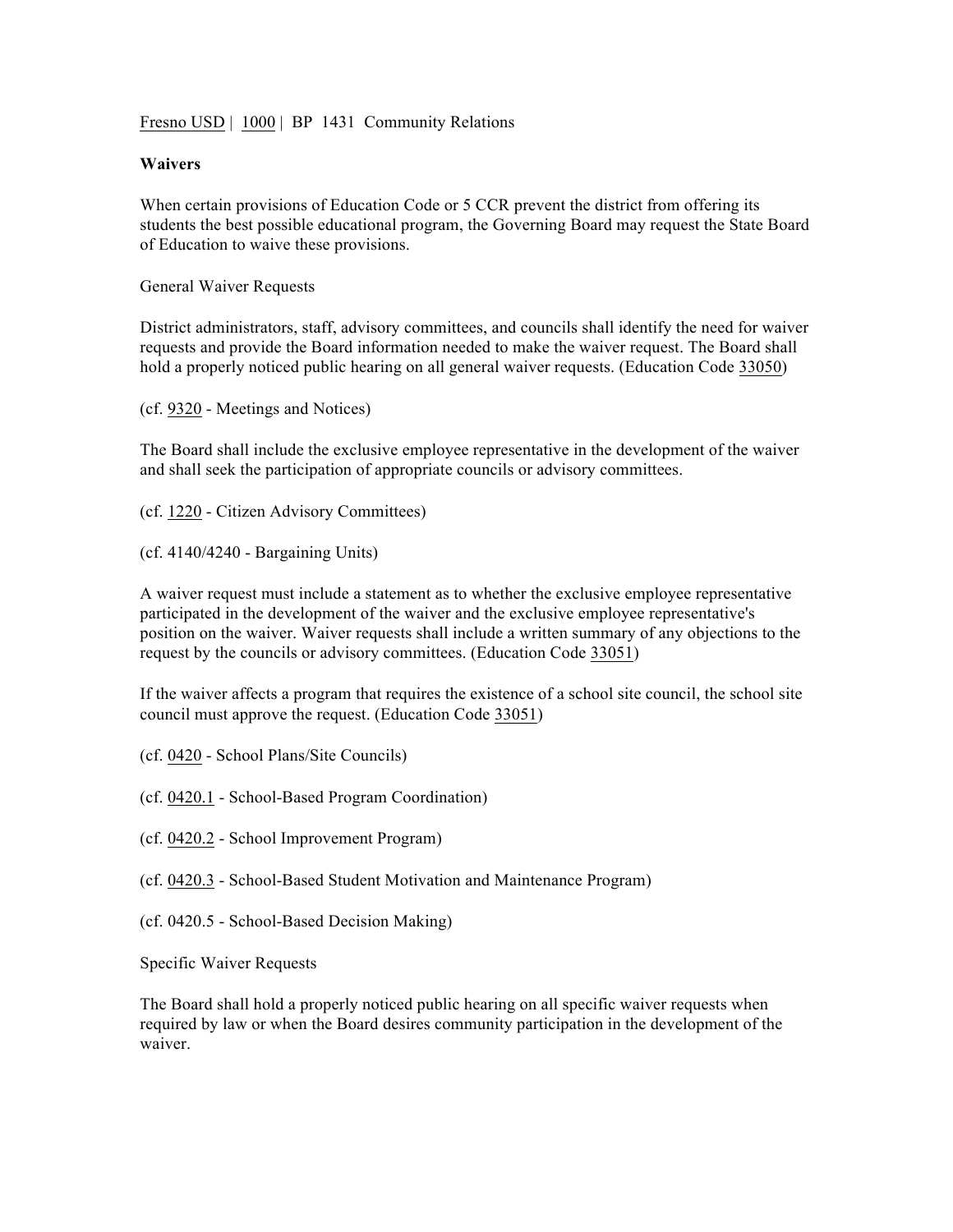The Board shall include the exclusive employee representative, school site council, advisory committees and councils in the development of specific waivers when required by law or when affected by the waiver request.

The Board may grant, in whole or in part, any request for waiver when the facts indicate that failure to grant the waiver would hinder the implementation of the students individualized education program or compliance by a district, special education local plan area, or county office with federal mandates for a free, appropriate education for children or youth with disabilities. (Education Code 56101)

Legal Reference:

EDUCATION CODE

8750-8754 Grants for conservation education

10400-10407 Cooperative improvement programs

17047.5 Facilities used by special education students

17291 Portable school buildings

33050-33053 General waiver authority

41000-41360 School finance

41381 Minimum school day

41600-41854 Computation of allowances

41920-42842 Instructional television; guaranteed yield program; financial statements of school districts; budget requirements; local taxation by school districts

44520-44534 New program for careers

44666-44669 School-Based Management and Advanced Career Opportunities for Classroom Teachers Programs

44681-44689 Administrator Training and Evaluation

45108.7 Maximum number of senior management positions

48800 Attendance at Community College

51870-51874 Educational Technology

52000-52049 School Improvement Plans

52033 Waiver on request of school site council